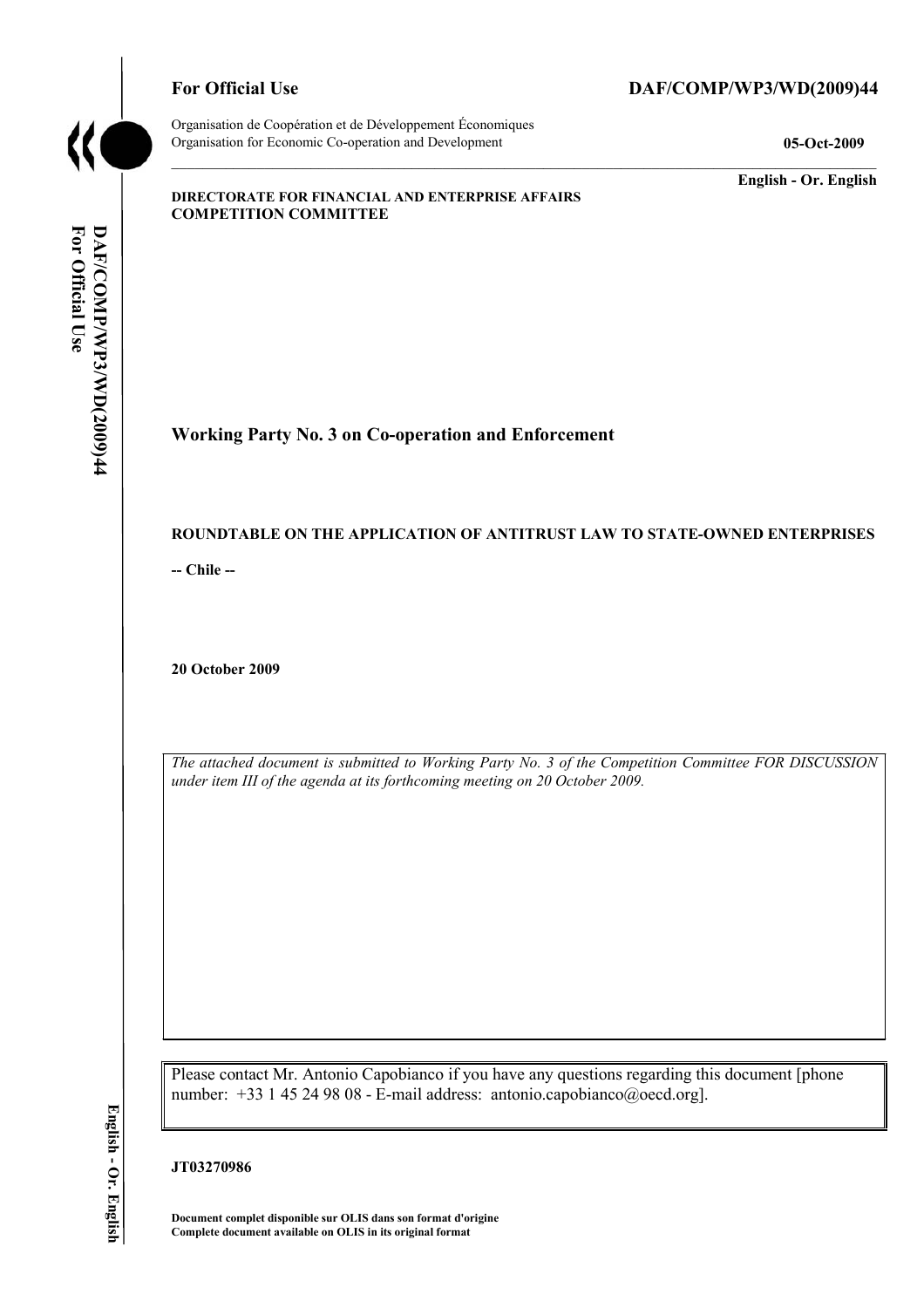## DAF/COMP/WP3/WD(2009)44

1. The Competition Act, DL 211/1973 and its amendments does not provide special treatment to publicly owned or managed enterprises. Public entities are subject to the enforcement of the Competition Act in the same terms than private ones.

2. In Chilean law, the regime of public enterprises is very strict and constitutionally regulated, and carefully balanced with private individuals' constitutionally granted economic freedom and with the principle of subsidiarity. The State and its bodies may develop or participate in entrepreneurial activities only when authorized by a law that has been approved by a qualified quorum of the Congress. In such cases, those economic activities are subject to the common legislation applicable to private individuals, notwithstanding the exceptions on justifiable motives established by law, which must also be approved by a qualified quorum of the Congress.

3. If the State violates the restrictions established for participating in entrepreneurial activities or the subsidiarity principle, there are constitutional recourses available for affected private parties to initiate procedures before courts. Some parties have argued that the TDLC (The Competition Tribunal) should also guarantee these constitutional principles, and one recent decision might support this idea<sup>1</sup>.

- 4. Two types of public enterprises can be identified in the Chilean system:
	- (i). Stated owned Public Enterprises, created by a special statute. They are public entities in nature. Entities of this kind may be identified in the following markets:
	- Banks: Banco del Estado de Chile;
	- Postal Services: Correos de Chile:
	- Copper: Corporación Nacional del Cobre –Codelco-;
	- Transport (railways and trains): Empresa de Ferrocarriles del Estado –EFE-;
	- Mining: Empresa Nacional de Minería –Enami-;
	- Petroleum: Empresa Nacional del Petróleo –Enap-;
	- Television broadcasting,: Televisión Nacional de Chile –TVN-;
	- Aeronautics and avionics,: Empresa Nacional de Aeronáutica de Chile–Enaer;
	- (ii). Stated owned Corporations, private entities in nature. The State either controls or participates in the corporation ownership. This is the case of, among others:
	- Most of the Chilean ports. The corresponding corporations' function is to grant concessions to private parties for the management and operation of port facilities;
	- Santiago's subway, Metro S.A.;
	- A public owned lottery, Polla Chilena de Beneficencia S.A., also follows this regime;

|<br>|<br>|

TDLC, 06.17.2008, Ruling N° 67/2008, involving several actions of a nonprofits public entity in the market for fire fighting services by aircrafts in forests, detailed below.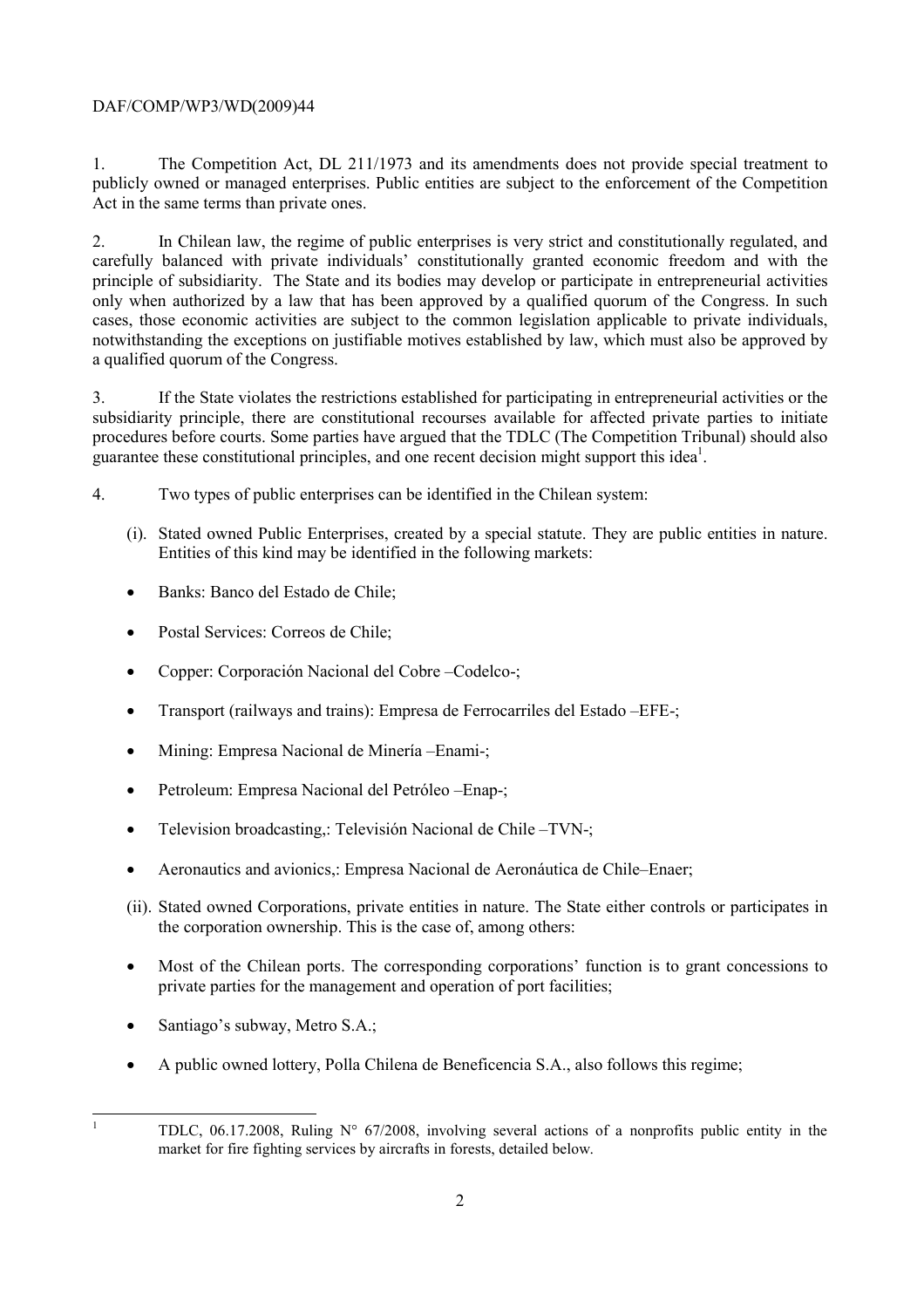5. Any anti-competitive action initiated by or against these public enterprises (both (i) and (ii)) would be subject to the Competition Act and the competition authorities, as if they were private companies.

6. In addition, it is worth remembering that private parties can submit complaints not only before the FNE but also directly before the  $TDLC<sup>2</sup>$ .

7. Apart from the two types of public enterprises described above, entrepreneurial activities developed by non-profit government or state entities may also be examined by the TDLC.

8. A brief overview of recent case law where public entities have been accused of anticompetitive conducts may illustrate the above description:

9. In a pending procedure before the TDLC, the Government was sued in its role of regulator of a concessionaire of a land port, jointly with the concessionaire.

- The "*Consejo de Defensa del Estado"* (*the public entity in charge of the judicial defence of fiscal patrimonial interests*), claimed lack of competence of the TDLC, arguing that the Government was not an economic actor in the sense of the Competition Act and that, in this case, it was not performing an economic activity. Conversely –it argued-, the Government, by the intermediation of the regulatory agency (*Dirección General de Obras Públicas*), was performing its duties of public provision of public utilities;
- In an intermediate decision dismissing the claim of lack of competence, the TDLC held that, according to the Competition Act: it has jurisdiction on any situation that could violate free competition or tend to such effects, and that there are no exemptions or limits for public entities involved in the violation. The offender does not require any special quality and may either be an individual person or a legal entity, whether private or public. Moreover, the Competition Act rules any type of economic activity, whether it consists in the public supplying of public utilities or not, and irrespectively of whether this supplying is made available directly by the Government or public entities, or by the intermediation of a concessionaire. Given the public interest character of the Competition Act, an explicit exemption would be required to exclude the Government or public entities from its scope, and this exemption does not exist.<sup>3</sup>

10. In a 2008 decision, several complaints submitted before the TDLC by small mining companies against a public entity in the mining market (ENAMI), were dismissed.<sup>4</sup> The claimed violations were abuse of dominance which consisted of abusive purchasing prices and predation. The TDLC dismissal was grounded on competition analysis and no consideration was given to the nature of the defendant.

11. Another interesting decision was issued, also in 2008, in the market for fire fighting services by aircrafts in forests.<sup>5</sup> The defendant in the case was CONAF,<sup>6</sup> a non-profit public entity which is in charge of several duties related to the administration of public woodlands and national parks.

 $\frac{1}{2}$  Complaints before the FNE may or may not result in an administrative investigation by the agency. Conversely, claims before the TDLC usually give place to a judicial procedure, adversarial or non adversarial, unless the presentation lacks significant grounds.

<sup>3</sup> TDLC, 12.20.2007, Intermediate Decision in file C N° 127-07.

<sup>4</sup> TDLC, 07.02.2008, Ruling N° 70/2008.

<sup>5</sup> TDLC, 06.17.2008, Ruling N° 67/2008.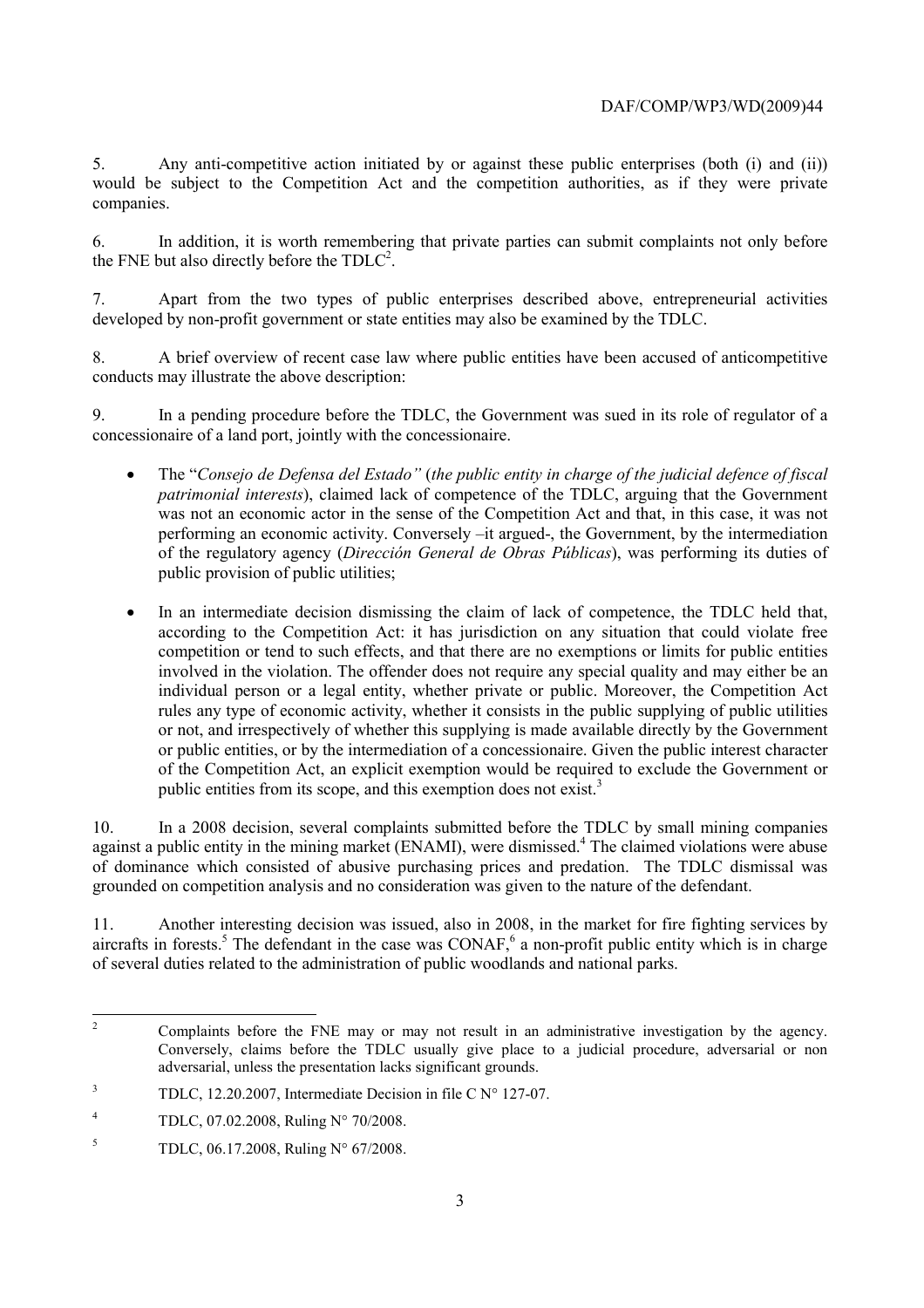### DAF/COMP/WP3/WD(2009)44

- In this case, the TDLC stated that: It is the nature of the activity and not the nature of its executor which determines whether an 'economic activity' is subject to the Competition Act. Every economic actor, i.e., any natural person or legal entity, whether for profit or non-profit entity, who individually or collectively comes into a marketplace, for offering or demanding products or services, performs activities which fall within the scope of the application of the Competition Act. The Statute does not make any distinctions based on entities aims or capacities. The Tribunal has issued several decisions in cases where the defendants were non-profit persons or public entities (9° and 10° Grounds);
- The plaintiff, a private company which leases helicopters for fire fighting, submitted a claim before the TDLC. The plaintiff argued that CONAF had incurred in predation and unfair competition practices (i) by developing remunerated economic activities without legal authorization and in more favourable conditions than private companies and (ii) by misusing confidential information of market competitors;
- Even though the TDLC dismissed the predation claim, the unfair competition accusation was upheld and an injunction ordered against CONAF directing it to refrain from developing remunerated activities related to fire fighting services by aircrafts in forests other than those under its supervision, until a legal authorization by qualified quorum was passed in Congress;<sup>7</sup>
- The fact that the defendant, CONAF, was a public entity was not an obstacle for the TDLC to issue injunctions against it.

12. In another case, ENAP, the State petroleum company, was accused of abuse of dominance before the TDLC by an intermediary reseller, arguing refusal to deal, discrimination and exclusionary practices.<sup>8</sup> The action was dismissed, giving no consideration to the public nature of the defendant's ownership for the dismissal. The case was on vertical contracts between the parties where the claimant did not satisfy the common technical and financial standards required by the defendant for this sort of contracts.

13. State owned lottery, *Polla Chilena de Beneficencia*, was involved in two processes before the Tribunal, one adversarial and one non adversarial. In these cases, while analysing tendering conditions<sup>9</sup> and the terms of contract for distributing agencies,<sup>10</sup> the Tribunal did not regard the public character of the State Lottery as a motive to apply any special consideration to the case and its decisions. The cases was analysed under a standard antitrust approach such as if *Polla Chilena de Beneficencia* was a private entity and, finally, no infringement or anticompetitive practice was found in either case.<sup>11</sup>

 $\frac{1}{6}$ Corporación Nacional Forestal.

- 8 TDLC, 04.18.2008, Ruling N° 64/2008.
- $\overline{Q}$ TDLC, 10.06.2005, Ruling N° 32/2005.
- <sup>10</sup> TDLC, 09.13.2006, Decision N° 17/2006.

<sup>7</sup> This statement may support those who argue that the TDLC should also guarantee constitutional principles such as subsidiarity of the State in economic activities and the private parties' right to of economic freedom.

<sup>&</sup>lt;sup>11</sup> As an obiter dictum, one can find in  $N^{\circ}$  32/2005 Ruling, an objection against the tendering condition that required suppliers to, ex – ante, relinquish judicial actions, particularly those before the Competition Tribunal.